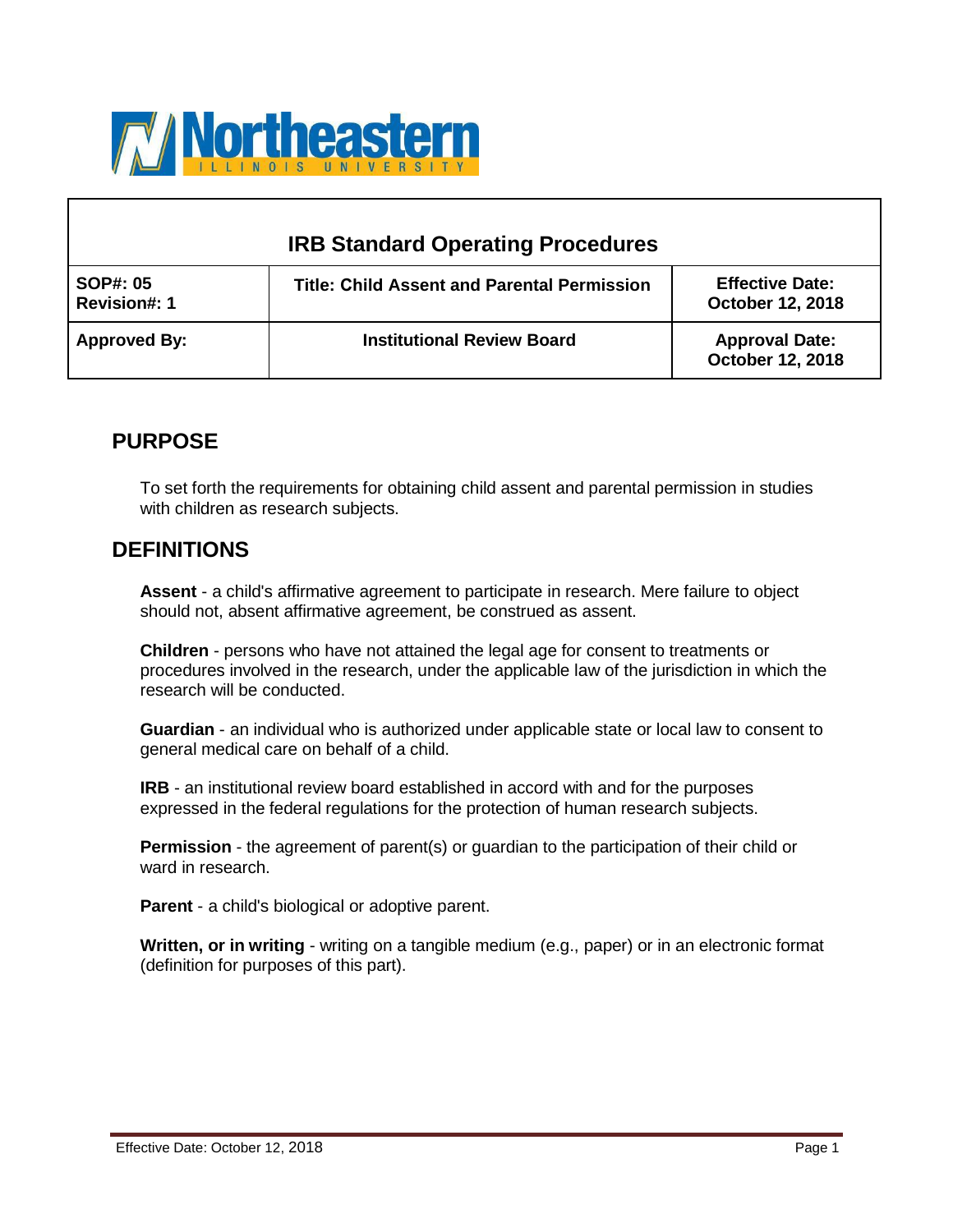## **POLICY**

#### **Assent**

Assent: agreement by an individual not competent to give legally valid informed consent (e.g., a child or cognitively impaired person) to participate in research. An assent is typically paired with parental permission from a parent or guardian, and together they comprise the informed consent to participate.

Children (minors) are a vulnerable research population and, as such, require additional protections when they are potential research subjects. Subpart D of both 45 [CFR](https://www.hhs.gov/ohrp/regulations-and-policy/regulations/45-cfr-46/index.html) 46 (DHHS), and [21 CFR](https://www.accessdata.fda.gov/scripts/cdrh/cfdocs/cfcfr/CFRSearch.cfm?CFRPart=50) 50 (FDA) require certain additional protections for children involved as subjects in research. The requirements of Subpart D apply to all non-exempt research involving children conducted under the auspices of Northeastern Illinois University. The regulations require that adequate provisions be made for soliciting the assent of all children involved in research, when the children are capable of providing assent. In determining whether children are capable of assenting, the ages, maturity and psychological state of the children should be taken into account.

In general, children should be given developmentally appropriate information about a research study in a language and manner that is understandable to them, given their age, maturity, and cognitive abilities.

- **For children under the age of 7:** Typically, minors under 7 years old should provide oral assent. The oral assent script should be conversational and stated in such a way that is understandable and age-appropriate. **The script or study records must document that assent was obtained.** Assent should be obtained along with the consent of a parent or guardian.
- **For children aged 7-11 years:** This age group should be fully informed about the research, using language appropriate to their age and maturity, and either written or oral assent should be obtained from those deemed capable of making a meaningful decision. Assent should be obtained along with the consent of a parent or guardian.
- **For children aged 12-17 years:** Children in this age group should be fully informed about the research and written assent should be obtained. The Informed Consent Form used for adults should be adapted, with age-appropriate language, to serve as a written and signed assent for participants ages 12-17. The information provided to the subject should be appropriate to the individual's age, maturity and developmental abilities. Assent must be obtained along with the consent of a parent or guardian.

If a child is capable of assent and the Institutional Review Board (IRB) requires that assent be sought, it must be obtained before the child can participate in the research activity. Thus, if the child dissents from participating in research, even if his or her parents or guardian have granted permission, the child's decision prevails.

When a child who was enrolled in research with parental or guardian permission subsequently reaches the legal age of consent to the procedures involved in ongoing research, the subject's participation in the research is no longer regulated by the requirements of 45 CFR [part 46.408](https://www.hhs.gov/ohrp/regulations-and-policy/regulations/45-cfr-46/index.html#46.408) regarding parental or guardian permission and subject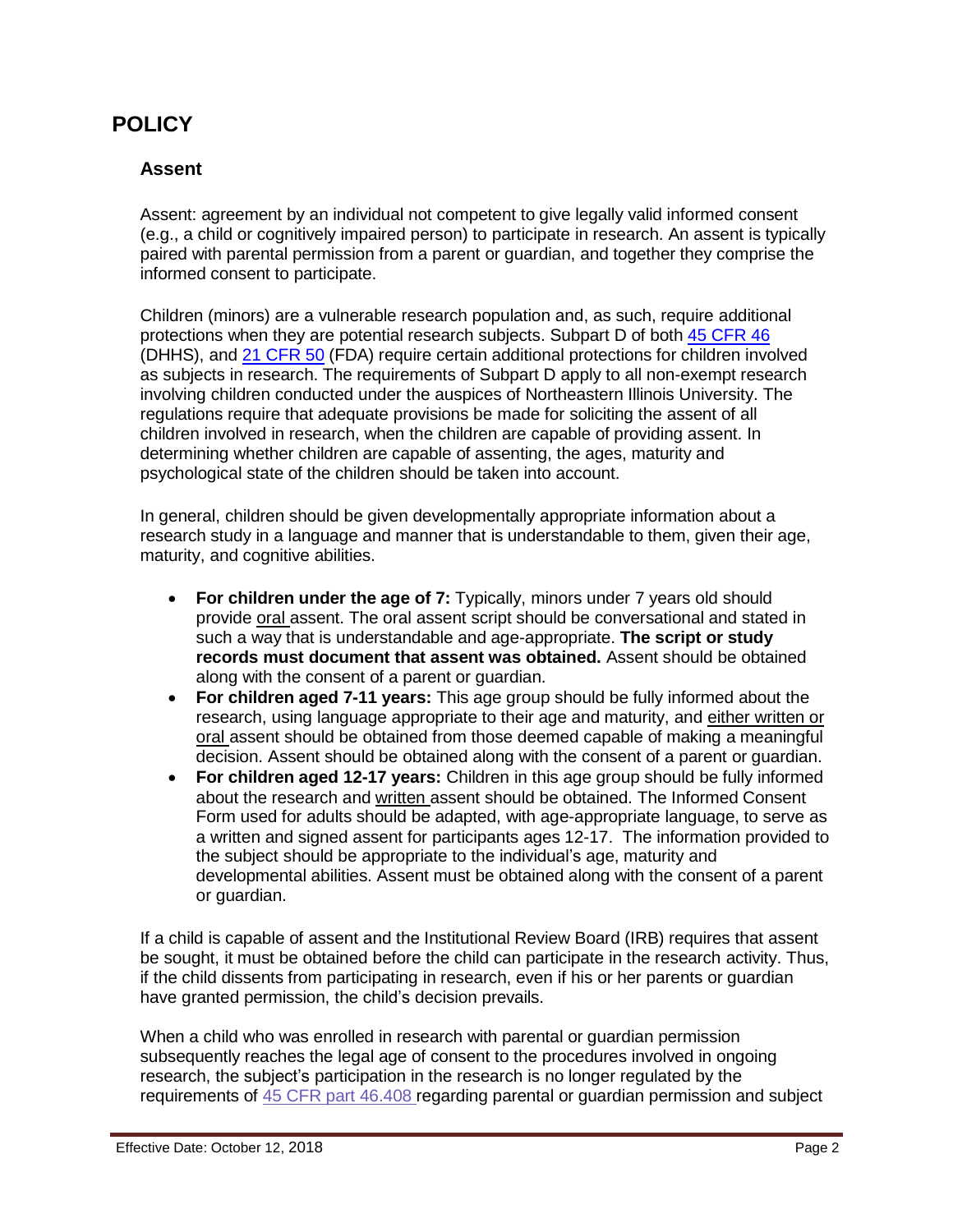assent. The investigators should seek and obtain the legally effective informed consent, as described in 45 [CFR 46.116,](https://www.hhs.gov/ohrp/regulations-and-policy/regulations/45-cfr-46/index.html#46.116) for the now-adult subject for any ongoing interactions or interventions with the subjects. However, the IRB could approve a waiver of informed consent under [45 CFR 46.116\(d\),](https://www.hhs.gov/ohrp/regulations-and-policy/regulations/45-cfr-46/index.html#46.116) if the IRB finds and documents that the required conditions are met.

### **Waiver of Assent**

The IRB is responsible for deciding whether child assent is required in proposed research activities. Child assent is required, except in the following three circumstances described at 45 CFR 46.408(a):

- the capability of some or all of the children is so limited that they cannot reasonably be consulted;
- the intervention or procedure involved in the research holds out the prospect of direct benefit to the health or well-being of the children and is available only in the context of the research;
- the research meets the same conditions as those for waiver or alteration of informed consent in research involving adults, as specified in the regulations at either 45 CFR 46.116(c) or 45 CFR 46.116(d).

Even when the IRB determines that the subjects are capable of assenting, the IRB may still waive the assent requirement under certain circumstances in accord with 45 CFR 46.116 and 45 CFR 46.408(a).

### **Parental Permission**

Sections 408(b) and 55(b) of Subpart D require that adequate provisions be made for soliciting the permission of parents or guardian of each child involved in a research study. All of the requirements concerning informed consent apply to obtaining parental permission and the appropriate elements of consent must be included in a written parental permission document.

If research will be performed in the schools, it may be possible to send information home to parents that allow them to opt out. Then the teens may assent for their own participation provided their parent has not opted out.

The IRB requires the investigator to make a compelling and persuasive argument for why parental permission is not a necessary condition for proceeding with the research.

#### **Waiver of Parental Permission**

The IRB may waive the requirement for obtaining parental permission as permitted under 45 CFR 46.116 and [45 CFR 46.408\(c\)](https://www.hhs.gov/ohrp/regulations-and-policy/regulations/45-cfr-46/index.html#46.408) when it is not a reasonable requirement to protect subjects. This waiver may apply to minimal risk research, such as surveys, interviews or focus groups.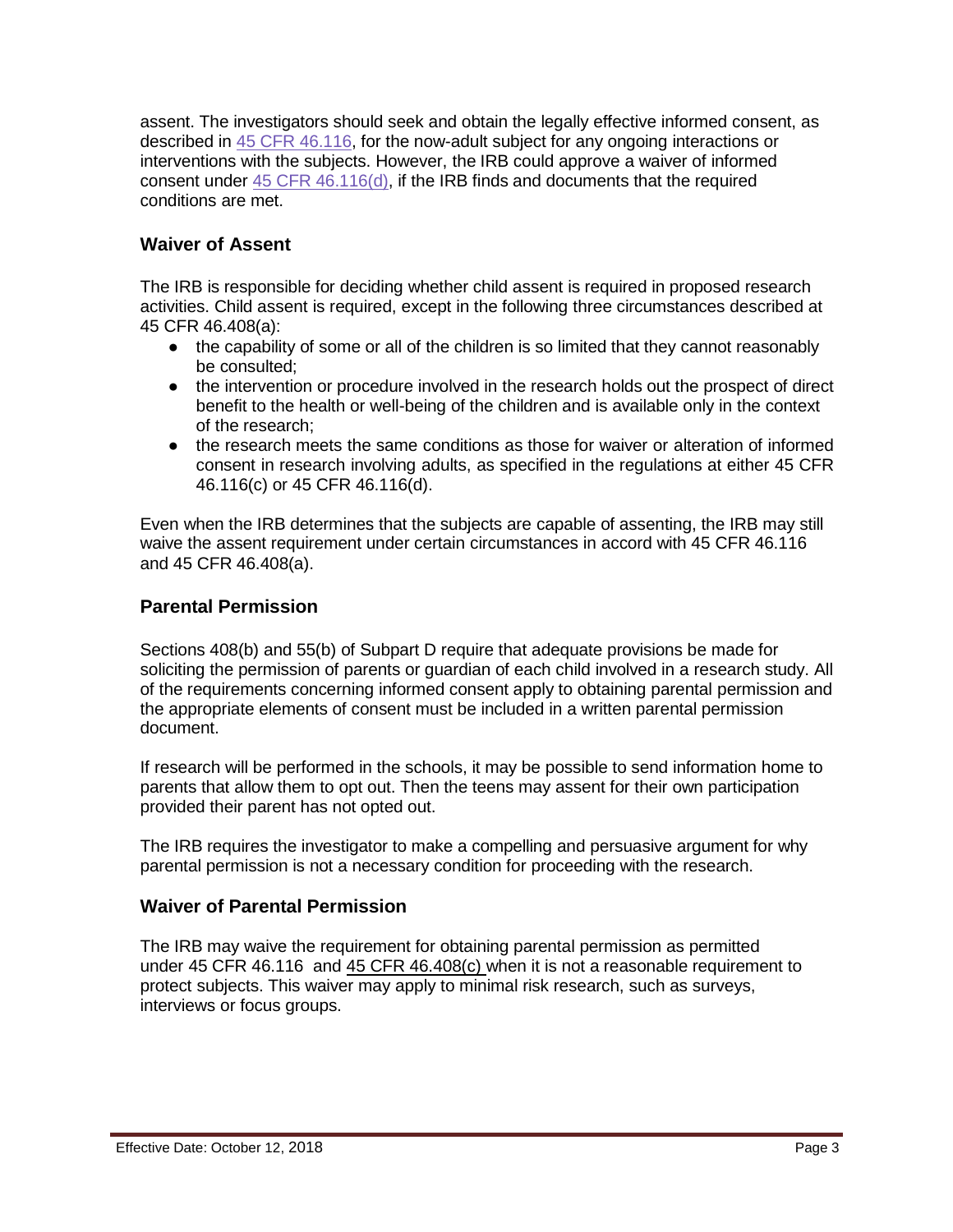### **Waiver of Documented (Signed) Parental Permission**

The IRB may waive the requirements to obtain documented (signed) parent/guardian permission under the same conditions that apply to waiving signed consent from adult subjects as permitted in 45 CFR 46.117.

### **Wards**

- Children who are wards of the state or any other agency, institution, or entity can be included in research approved under §46.406 or §46.407 only if such research is:
	- o Related to their status as wards; or
	- $\circ$  Conducted in schools, camps, hospitals, institutions, or similar settings in which the majority of children involved as subjects are not wards.
- If the research is approved under paragraph (a) of this section, the IRB shall require appointment of an advocate for each child who is a ward, in addition to any other individual acting on behalf of the child as guardian or in loco parentis.

One individual may serve as advocate for more than one child. The advocate shall be an individual who has the background and experience to act in, and agrees to act in, the best interests of the child for the duration of the child's participation in the research. This includes ensuring that to the extent possible, the child understands what will be required of him or her during the research, and that if capable, the child provides his or her assent to participate.

The advocate must not be associated in any way (except in the role as advocate or member of the IRB) with the research, the investigator(s), or the guardian organization.

# **RESPONSIBILITIES**

- The IRB is responsible for reviewing the proposed assent and parental permission document(s) to ensure that all applicable federal and NEIU requirements are met.
- Investigators may only enroll subjects using assent/permission forms, which have been approved by the IRB unless the IRB grants a waiver from the requirement for informed consent or documentation.

# **PROCEDURES**

- The principle investigator (PI) submits an IRB application which includes a proposed assent and parental permission procedure and written forms prior to initiation of research.
- The IRB application must indicate which study personnel will participate in the assent and parental permission procedure or individuals the PI will authorize to obtain assent and permission on his/her behalf.
- The NEIU IRB provides **assent and parental permission templates,** available on the IRB website. Investigators should use the templates unless the IRB grants exemption or a waiver.
- The IRB will assess the PI's description of the assent and parental permission process to ensure that the process meets the general requirements of informed consent (i.e., consent be obtained from the subject or subject's legally authorized representative; be in language understandable to the subject; be obtained under circumstances that allow